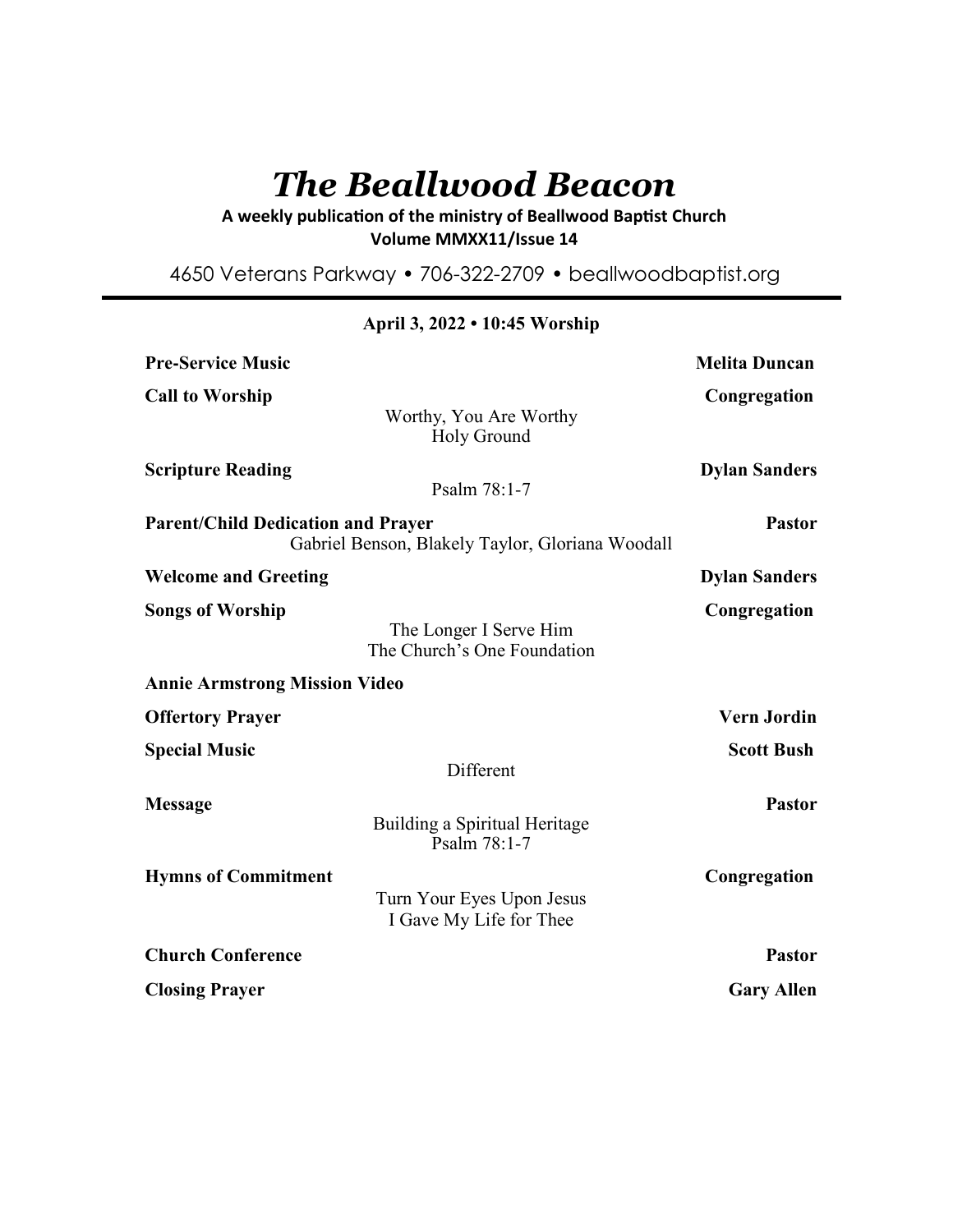#### **Ministerial Staff:**

**Billy F. Duncan** *Senior Pastor*  706-718-2260

#### **Dylan Sanders**

Associate Pastor Family/Student Ministry 706-773-5772

**Scott Bush**  Interim Music Minister

**Vern Jordin** *Minister to Sr. Adults 706-615-5212* 

> **Jason Chuong**  *Vietnamese Mission Pastor*

**Amy Miles** *Preschool/Children's Director* 

> **For the Record:**  March 27, 2022

#### **3/27/22 Bible Study**

SS Enrolled: 228 Attendance: 115 Visitors: 10

## **Financial Statistics**

2022 Monthly Budget Needs: \$52,536.66

March: General Offering: \$51,397.65

General Offering: March 27: \$12,027.02

2022 Giving to Capital Improvements Fund: \$975.00

#### *From the Pastor's Heart*

 The Word of God declares openly that one of the greatest responsibilities of parents is that of training their children in the ways of the Lord. Paul echoes this sentiment in **Ephesians 6:4, "And you, fathers, do not exasperate your children to wrath, but bring them up in the training and instruction of the Lord."** Paul envisioned that fathers would be one of the major influences in the spiritual life of their children. Today, we will be having a Parent/Child dedication service for the Benson, Taylor, and Woodall families. This service is always a very meaningful time for the parents, children, and our church family. The parents commit to walk with the Lord, to love Jesus faithfully, and to nurture their children in the way of the Lord. It is also a time for our Beallwood family to publicly commit to the families to join them in this partnership to nurture their children in the ways of the Lord. We have an awesome task and responsibility to think about as we walk with these families. May the Lord help each of us to be an example and to encourage these young families to love the Lord and to walk in His ways. May the Lord give us all wisdom as we seek to raise a godly seed for God's glory.

 G.R.O.W. is one of the strategies that we have used in the past to do outreach. We have been training the ones participating in G.R.O.W. Monday, April 18, will be our first visitation attempt at 6:00. I want to encourage and appeal to our church family to make every effort to participate in visitation that night. This will be the Monday following Easter, and we should have several guests and others that we will want to visit.

 Thank you to each one who participated in the "CrossOver 907" event on Saturday, March 26. Brother Jimmy appreciates each one who helped us reach out to this unchurched area of Columbus. May the Lord bless each of you for your participation.

 The Annie Armstrong North American Mission Offering is underway. We want to be faithful to pray, give, and go whenever the Lord provides us the opportunity. Our goal is ten thousand dollars, and I want to encourage us all to give sacrificially so that we might help spread the gospel and reach North America. God bless each of you, and may the Lord be glorified in our lives.

Brother Billy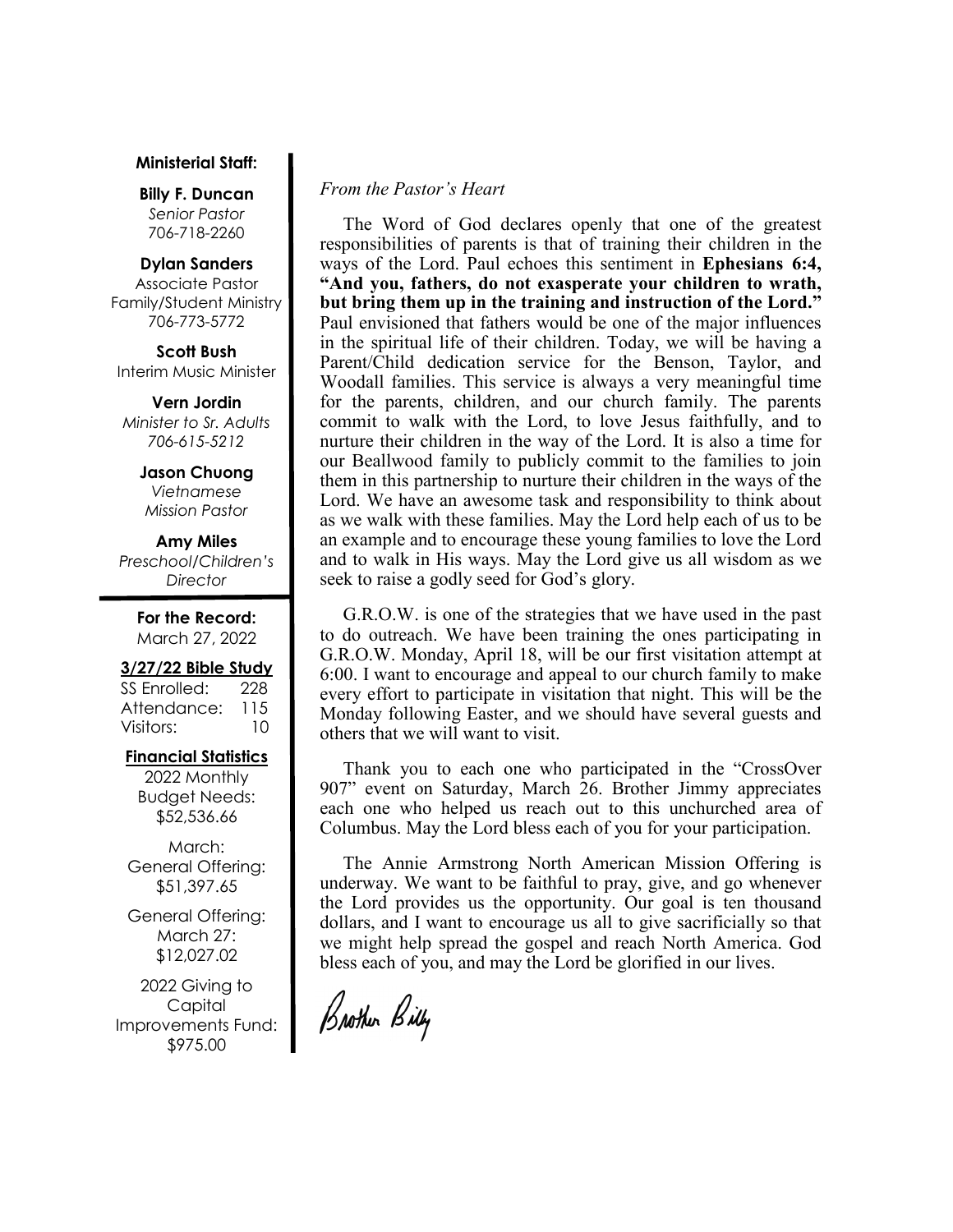## **Sunday, April 3 Schedule**

9:30 a.m. Bible Study

10:45 a.m. Morning Worship Livestreamed on facebook.com/ beallwoodbaptist, beallwoodbaptist.org/watch, or youtube.com/beallwoodbc.

5:00 p.m. Sunday Night Live/G.R.O.W. Training

# **April 3 Beallwood in Action**

Deacon of the Week: Gary Allen

S.S. Greeters: Dianne Harrison, Tommy Miles

Ushers: Mike Benson, Billy Nobles, Tim Whelly

> Sound/Media: Ray Burton, Jimbo Williams

Childcare Babies/Toddlers: Teresa Farmer, Deb McLoughlin 3's-K: Angela Burton, Jay McLoughlin

Monday Counters: Rebecca Graham, Tonia Williams

## **Called Church Conference**

Today, during morning worship To vote on a recommendation coming from the Facility Maintenance and Stewardship Teams to purchase a church sign to replace the one on Veterans Parkway.

> **Student Ministry** Youth S.N.L., *Tonight,* 5:00 p.m.

Core Monday, April 4, 4:30 p.m. (office complex)

Youth Midweek Wednesday, April 6, 6:00 p.m.

**G.R.O.W. Training** *Today,* 5:00 p.m., (office complex)

#### **2022 Altar Flowers Ministry**

Today the altar flowers are placed by Margie Pratt in loving memory of her dad, Ernest Chestnut.

## **Wednesday, April 6 Schedule**

6:00 p.m. Prayer Meeting, AWANA, Youth 6:50 p.m. Choir Rehearsal

## **Senior Adult Ministry**

Caleb's Crew Tuesday, April 5, 11:30 a.m. Bring your favorite covered dish! Guest Speaker: Dr. LeBron Matthews, retired pastor of Eastern Heights Baptist Church in Columbus.

Brown Bag Bible Study Thursday, April 7, Noon Bring your lunch and join in as Vern leads us to study God's Word.

#### **READ GEORGIA**

Reading Tutors Needed for Allen Elementary Call Linda Rutland at 706-304-1128

#### **Annie Armstrong Mission Offering**

Our Goal: \$10,000 Given to Date: \$5,044

#### **Family Easter Celebration**

Saturday, April 16, 10:00 a.m. (fellowship hall) Sign up in the main hallway or see Amy Miles

#### **Memorials**

Gifts were given to the Annie Armstrong Mission Offering in memory of Ann Cato and in honor of Mickey Edwards and Lee Railey by the Heaven Bound S.S. class, in memory of Carol McNeil by Ronnie and Lynn Fuller, in memory of Mr. and Mrs. David Williams, Sr. and Mr. and Mrs. W.T. Johnson by Dee and Tonia Williams